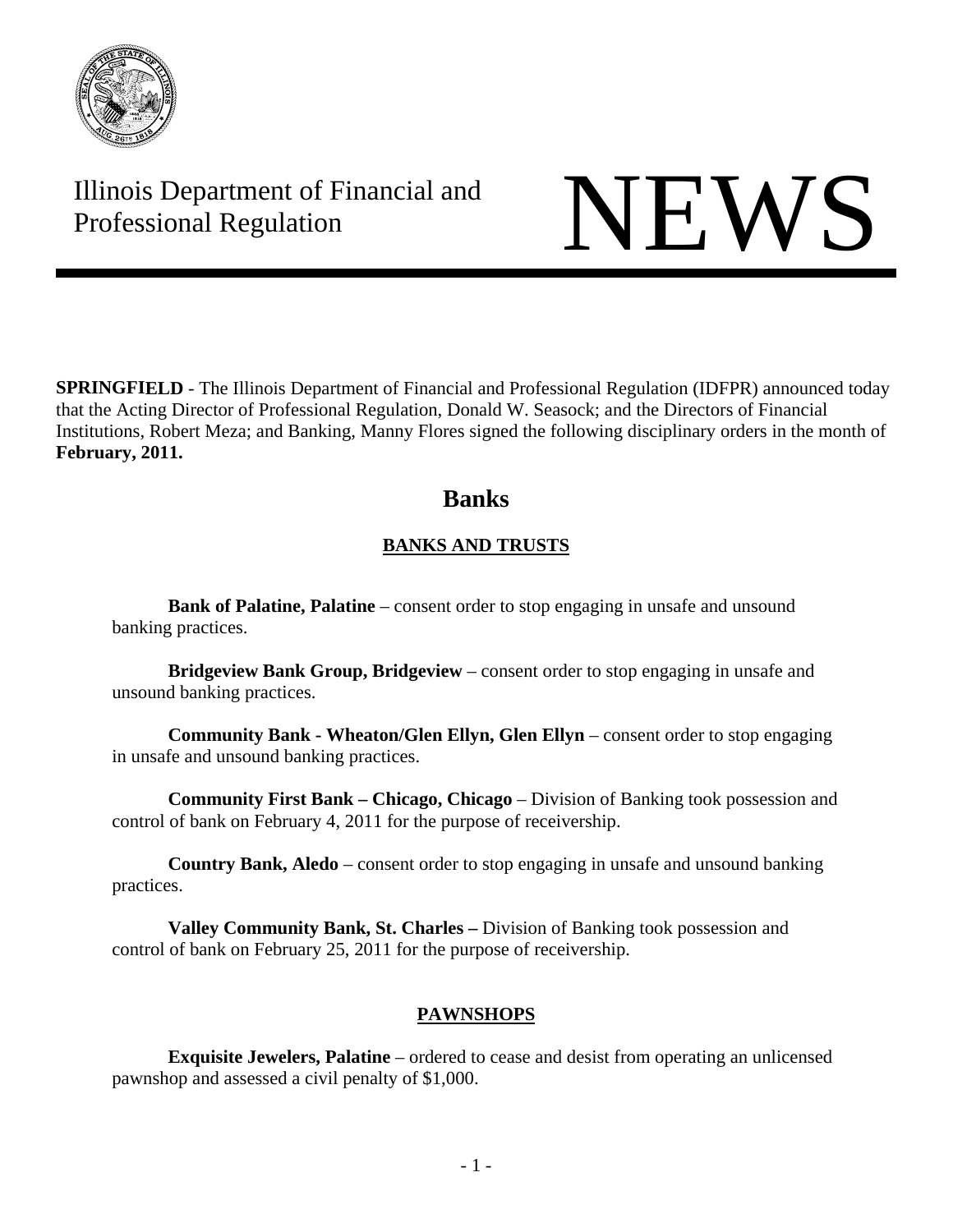**Melrose Park Gold & Silver Exchange, Melrose Park** – ordered to cease and desist from operating an unlicensed pawnshop and assessed a civil penalty of \$1,000.

**Stone Park Gold, Stone Park** – ordered to cease and desist from operating an unlicensed pawnshop and assessed a civil penalty of \$1,000.

#### **MORTGAGE BANKS**

No enforcement actions were signed in February.

#### **LOAN ORIGINATOR**

No enforcement actions were signed in February.

## **Financial Institutions**

*Note: If a licensee has exercised its right to a hearing pursuant to statute, an order on this list may not be final.*

#### **CONSUMER CREDIT**

**Americash Loans, LLC, 4405 N. Sterling Avenue, Peoria –** CILA License (2599) fined \$1,750 for the following violations: Security is not properly disclosed; original documents, or approved equivalent, not cancelled or returned following payoff.

**Check into Cash of Illinois, LLC d/b/a Check into Cash, 8547 S. Cicero Avenue, Chicago** – CILA License (1819) fined \$1,025 for the following violations: Acts and Rules are not in the permanent file and improper simple interest calculation.

**Consumer Financial Services Corporation, 7017 Roosevelt Rd., Berwyn** – CILA / SFA License (3231) fined \$2,900 for the following violations: Loan contract does not accurately disclose the date of the loan; security is not properly disclosed; original documents, or approved equivalent, not cancelled or returned following payoff; incomplete, incorrect or improper disclosure of itemization of amount financed; wage assignment was accepted from borrower that contained blank spaces; security not released; executed copy of paid contract or other legal document retained in file but not stamped "PAID IN FULL" or equivalent.

**Cottonwood Financial Illinois, LLC d/b/a The Cash Store, 3213 East Lincoln Highway, Sterling** – CILA License (3358) fined \$4,250 for the following violations: Titlesecured lender did not obtain borrower's most recent income documentation available at the time the loan was made; lender did not input accurate information into the database to determine if the obligor was eligible for a loan; and Licensee did not properly update the state database with the required information on the day the transaction or event occurred.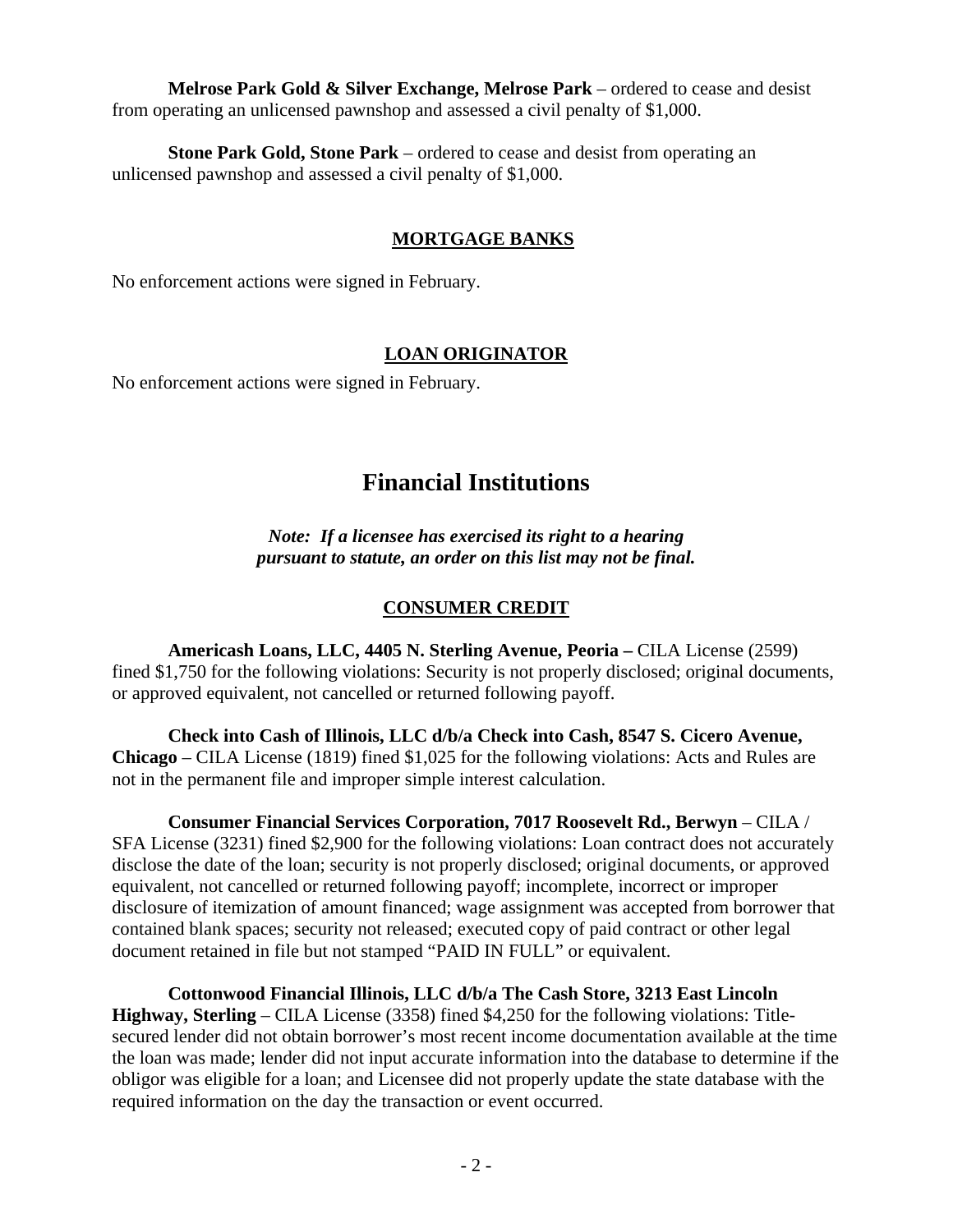**Dollars Today, Inc., 3317 Mississippi Avenue, Suite B, Cahokia** – CILA License (2822) fined \$3,875 for the following violations: Original documents, or approved equivalent, not cancelled or returned following payoff; lender makes title-secured loans but does not have a supply of the pamphlets describing the availability of debt management services and the obligor's rights and responsibilities; title-secured loan or refinancing agreement does not contain the required initialed statement providing DFI's toll free number to call for debt management service information; title-secured lender did not obtain borrower's most recent income documentation available at the time the loan was made; lender did not enter into the database that the borrower's loan was paid in full or cancelled on the day the transaction was made; and lender did not properly enter the loan(s) into the database on the day made.

**Great Lakes Specialty Finance Inc. d/b/a Check 'N Go, 6311 South Western Avenue, Suite B, Chicago** – CILA License (3039) fined \$10,325 for the following violations: Loan document or other legal instrument contains blanks; improper simple interest calculations; and executed copy of paid contract or other legal document retained in file but not stamped "PAID IN FULL" or equivalent.

**Great lakes Specialty Finance, Inc., 5160 South Pulaski Avenue, Suite 111, Chicago**  – CILA License (3031) fined \$7,075 for the following violations: Acts and Rules are not in the permanent file; improper simple interest calculations; original documents or approved equivalent, not cancelled or returned following payoff; and executed copy paid contract or other legal document retained in file but not stamped "PAID IN FULL" or equivalent.

**Riverside Finance, Inc., 4627 North University Avenue, Peoria** – CILA/SFA License (2774) fined \$2,000 for the following violations: Improper simple interest calculations

**SFC of Illinois, L.P., 427 West Main Street, Peoria – CILA License (2409) fined** \$2,575 for the following violations: Security not properly disclosed; security not released; and executed copy of paid contract or other legal document retained in file but not stamped "PAID IN FULL" or equivalent.

**Security Auto Loans, Inc., 4900 Highway 169 North, Suite 205, New Hope, MN** – SFA License (1155) fined \$1,950 for the following violation: A legal instrument taken in connection with the loan does not bear the loan /transaction number.

**The Payday Loan Store of Illinois, Inc., 2510 Grand Avenue, Waukegan** – CILA License (2921) fined \$21,925 for the following violations: Annual percentage rate is not accurately disclosed; loan document or other legal instrument contains blanks; improper simple interest calculations; licensee did not disclose on delinquency notices for title-secured loans the availability of debt management information at DFI's toll free number; lender did not provide the borrower with written verification of the cash proceeds of the loan on a title-secured loan or payday loan; lender did not have possession of the original title registered to the borrower(s) on the title-secured loan; no documentation in file to indicate lien released or title was returned to borrower within 24 hours or 5 days if paid by check; lender made a title-secured loan with a scheduled monthly payment exceeding 50% of the obligor's gross monthly income; title-secured lender did not obtain borrower's most recent income documentation available at the time the loan was made; licensee did not make loan payable as agreed between the lender and obligor in the loan agreement; lender did not input accurate information into the database to determine if the obligor was eligible for a loan; lender did not obtain official documentation of the borrower's income before making a payday or title-secured loan; licensee did not provide requested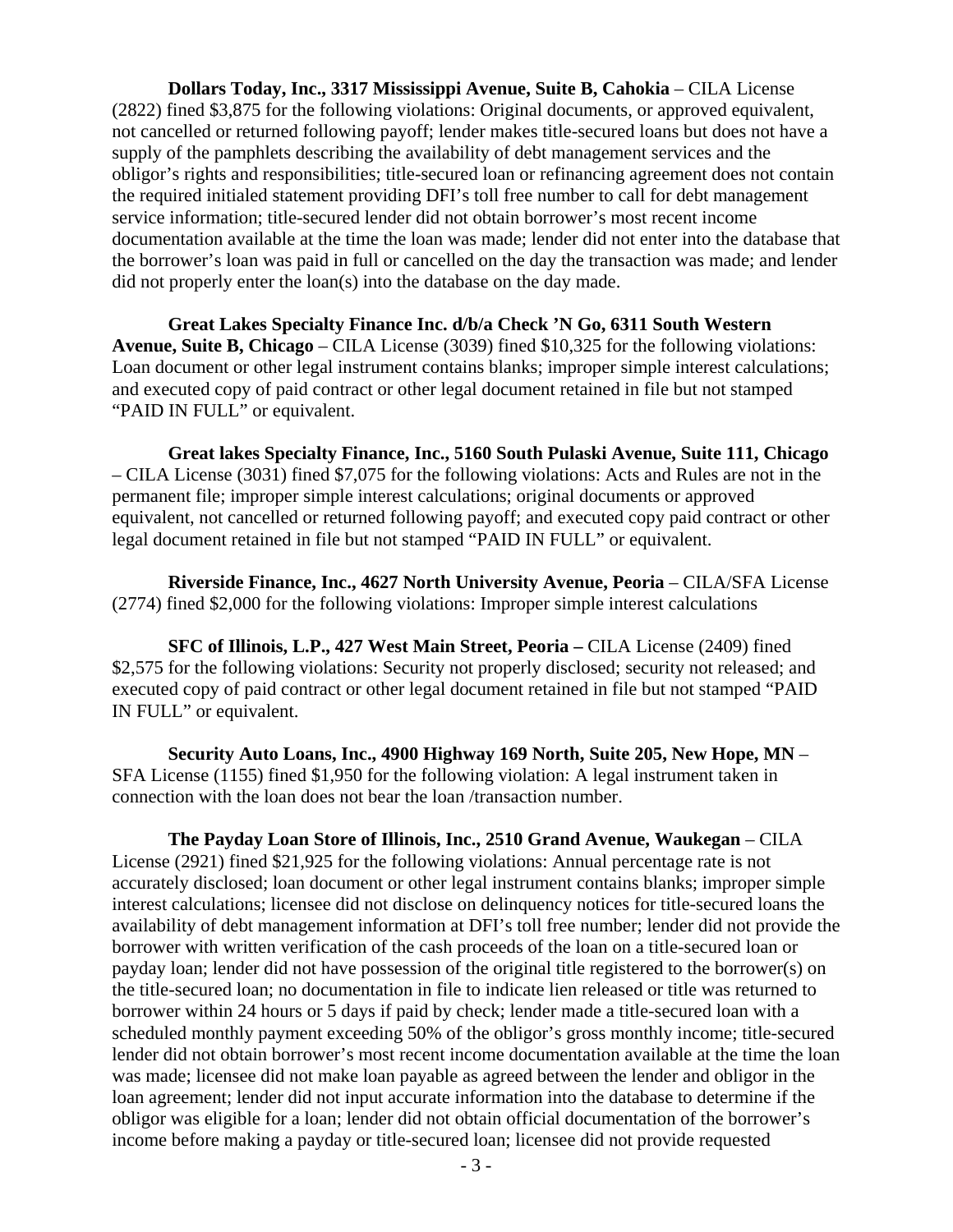documents or information during the exam; licensee did not properly update the state database with the required information on the day the transaction or event occurred; and paid contract is not properly dated.

**TitleMax of Illinois, Inc., 803 East Ogden Avenue, Naperville –** CILA License (3306) fined \$3,025 for the following violations: Improper simple interest calculation; last two exams or related correspondence not in permanent file; and licensee did not properly update the state database with the required information on the day the transaction or event occurred.

#### **CURRENCY EXCHANGE**

**47th & Michigan Currency Exchange, Inc., 4700 S. Michigan Avenue, Chicago –** Currency Exchange License (2867) fined \$14,000 for facilitating loans out of the currency exchange.

## **Professional Regulation**

#### **ACCOUNTANT**

**William Carpenter, Naperville** – certified public accountant license (065-017661) indefinitely suspended following suspension by US Securities and Exchange Commission of appearing or practicing before the Commission as an accountant.

**Kenneth Peterson, Chicago** – certified public accountant license (065-016399) indefinitely suspended following suspension by US Securities and Exchange Commission of appearing or practicing before the Commission as an accountant.

**Mark Sever, Burr Ridge** – certified public accountant license (065-018761) indefinitely suspended following suspension by US Securities and Exchange Commission of appearing or practicing before the Commission as an accountant.

#### **BARBER, COSMETOLOGY, ESTHETICS AND NAIL TECHNOLOGY**

**Jennifer Colman, Odell** – cosmetologist license (011-292587) issued and placed on probation for one year due to prior criminal convictions.

**Elizabeth Rodriguez, Woodstock** – cosmetologist license (011-292598) issued and placed on probation for two years due to criminal convictions and unprofessional conduct.

 **Capelli Academy of Cosmetology Inc., Chicago** – cosmetology school license (013- 000655) reprimanded and fined \$750 for failure to correct non-compliance in that school operated on an expired license from October 1, 2006 to April 26, 2007.

**Luan Vo, Yorkville** – nail technician license (169-019490) revoked due to a misdemeanor conviction related to the practice of the profession, a felony conviction and failure to disclose the misdemeanor conviction on his application for licensure.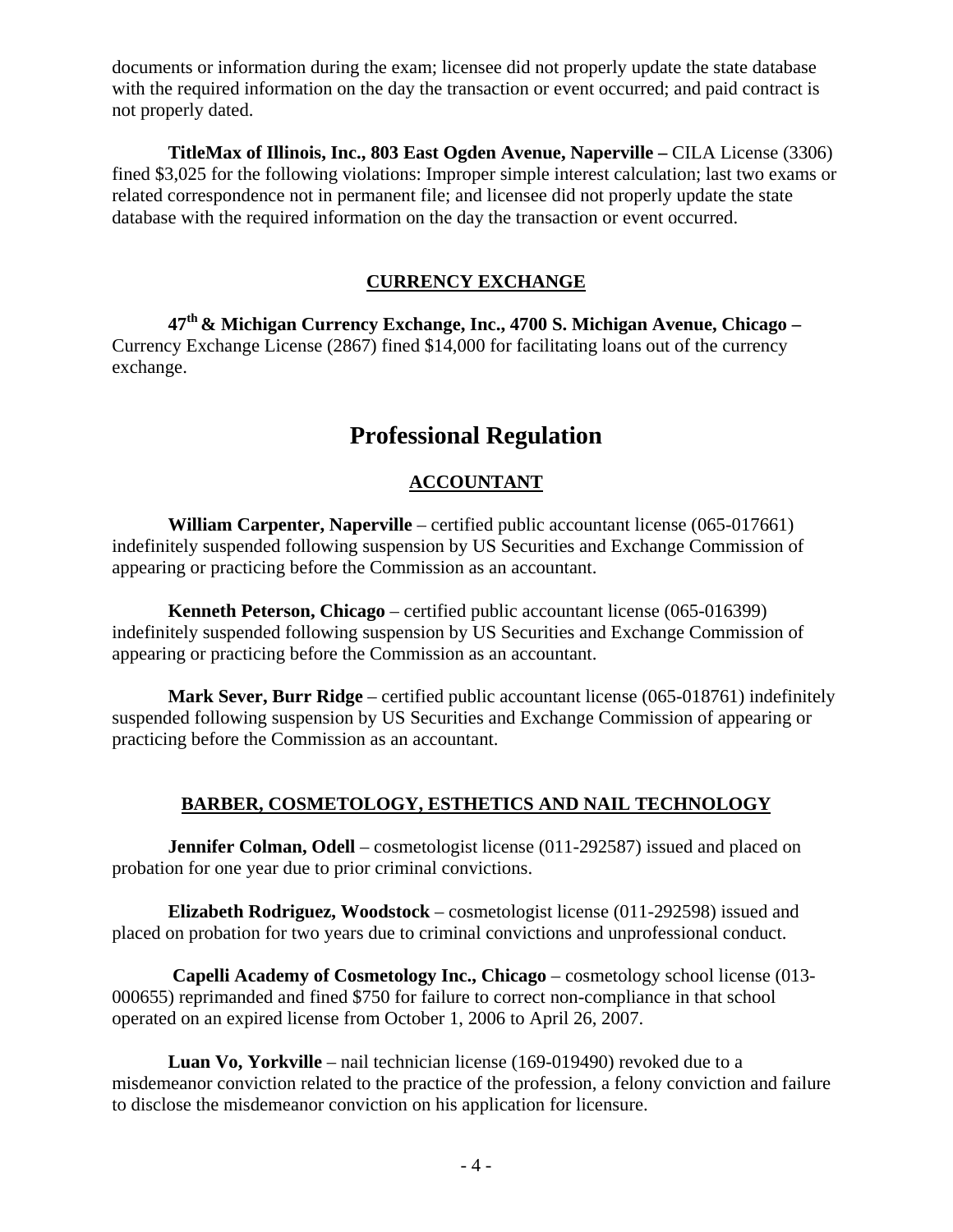**Apropos, Ltd., Joliet** – salon license (189-013095) placed on probation for one year and fined \$1,000 due to aiding and assisting unlicensed practice and unprofessional conduct.

 **AQ Spa & Nail, Collinsville** – salon license (189-010511) placed on probation for two years and fined \$1,500 for aiding and assisting unlicensed practice and unprofessional conduct.

 **Creative Hairdressers Inc., Waukegan** – salon license (189-004942) reprimanded and fined \$5,000 for aiding and assisting unlicensed practice and unprofessional conduct.

**Pretty Nails, Rockford** – salon license (189-013286) issued with reprimand and fined \$1,000 due to unlicensed practice by salon and violation of regulations (prohibited razors found in sanitation container).

#### **DENTAL**

**Gregory Bell, Chicago** – dental license (019-022058) suspended for 30 days, followed by indefinite probation for a minimum of five years and fined \$40,000 for continuous engagement in billing irregularities involving dental procedures.

**Dominic Boffa, Downers Grove** – dental license (019-015987) automatically and indefinitely suspended for a minimum of six months for violating his consent order and Care, Counseling and Treatment Agreement.

**James Kiehne, Alton** – dental license (019-023476) placed in refuse to renew status for practicing on a non-renewed license.

**Seo Lee, Golf** – dental license (019-024667) reprimanded and he shall place his license on inactive status for failure to maintain records and insurance irregularities.

#### **DETECTIVE, ALARM, SECURITY, FINGERPRINT VENDOR AND LOCKSMITH**

**Robert Jackson, Chicago** – private security contractor license (119-001084) and permanent employee registration card (129-220694) both revoked due to falsification of initial application and renewal application for Private Security Contractor's License and PERC by use of false Social Security Number - committed unethical, unprofessional and dishonorable conduct.

**Lewis Brown, Park Forest** – permanent employee registration card (129-315585) placed in refuse to renew status due to felony convictions for reckless discharge of firearm/endangering others and unlawful possession of weapon/altered shotgun less than 18 inches; failure to report arrest and conviction; unethical, unprofessional and dishonorable conduct for endangering the safety of others by shooting a gun into the air near neighbors and children in the street.

**Steven Cooley, Chicago** – permanent employee registration card (129-280214) placed in refuse to renew status for being more than 30 days delinquent in the payment of child support.

**Brian Cullon, Belleville** – permanent employee registration card (129-177277) revoked for being more than 30 days delinquent in the payment of child support.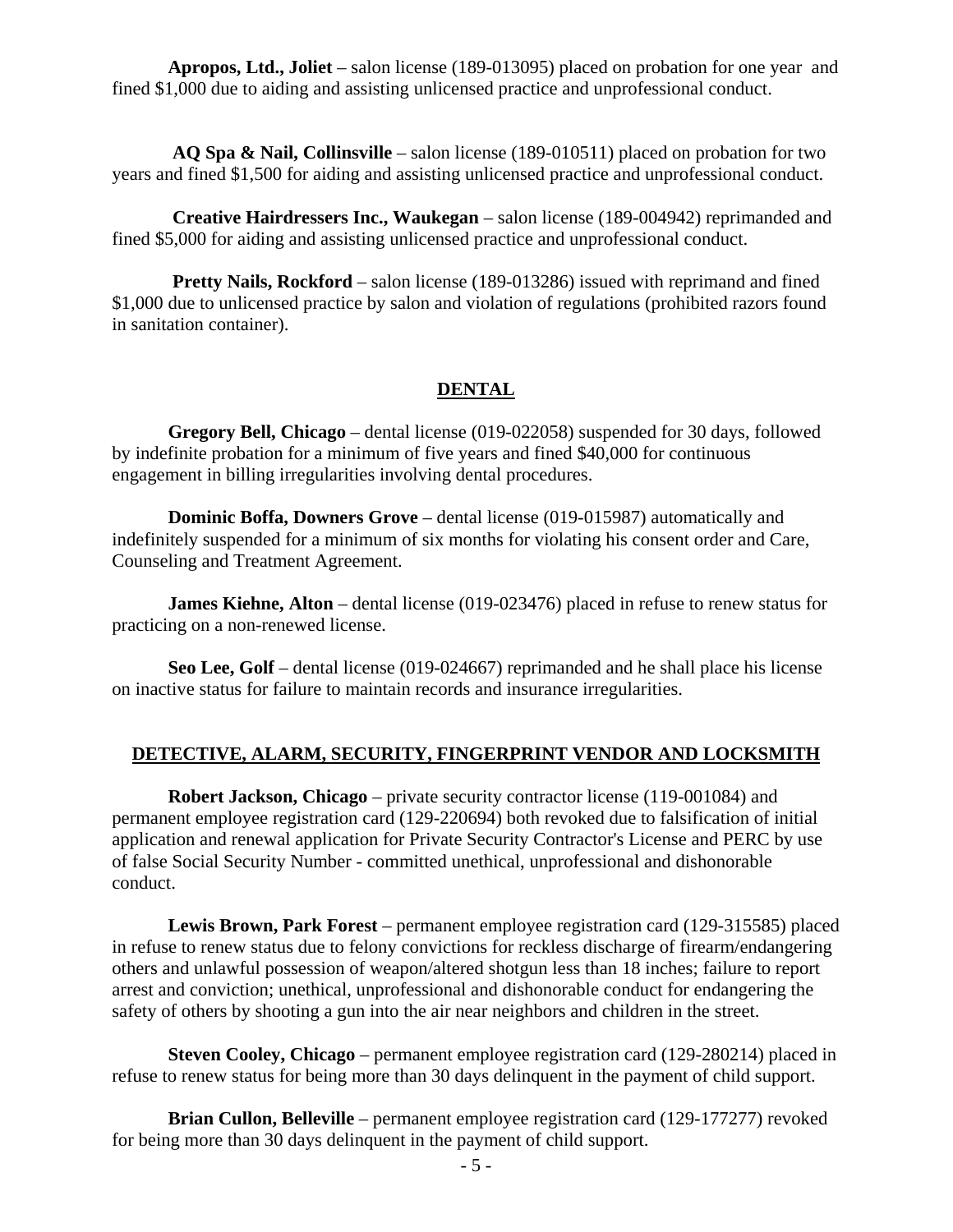**Kie Evans, Chicago** – permanent employee registration card (129-320410) revoked for being more than 30 days delinquent in the payment of child support.

**Olatunde Folami, Chicago** – permanent employee registration card (129-213664) indefinitely suspended for failure to comply with the conditions of his probation regarding the repayment of an Illinois educational loan.

**Matthew Glasper, Chicago** – permanent employee registration card (129-274899) revoked due to 2008 felony conviction for aggravated unlawful use of a weapon in a vehicle and failure to report said arrest/conviction to the Department.

**Jermaine Guy, Chicago** – permanent employee registration card (129-341970) issued and placed on probation for two years due to criminal conviction.

**Tameika Jackson, Chicago** – permanent employee registration card (129-341975) issued and placed on probation for two years for failure to disclose criminal convictions.

**Barbara Johnson, Chicago** – permanent employee registration card (129-235227) reprimanded for failure to report arrest and conviction for misdemeanor unlawful use of weapon.

**James Johnson, Chicago** – permanent employee registration card (129-268533) indefinitely suspended for failure to comply with the conditions of his probation regarding the repayment of an Illinois educational loan.

**Benjamin Lozada, Chicago** – permanent employee registration card (129-341972) issued and placed on probation for three years due to criminal conviction.

**Albert McBeth, Oak Lawn** – permanent employee registration card (129-279531) and firearm control card (229-065284) both revoked for unethical, unprofessional and dishonorable conduct due to his stealing \$500 out of the ATM from a customer's account at the bank where he was a security guard.

**Richard McGinnis, Chicago** – permanent employee registration card (129-341971) issued and placed on probation for one year due to criminal conviction.

**Terry Mitchell, Chicago** – permanent employee registration card (129-341973) issued and placed on probation for three years due to criminal conviction.

**Raul Pedraza, Peoria** – permanent employee registration card (129-210679) placed in refuse to renew status for being more than 30 days delinquent in the payment of child support.

**Anthony Rios, Chicago** – permanent employee registration card (129-341976) issued and placed on probation for one year due to criminal conviction.

**Carlotta Turner, Chicago** – permanent employee registration card (129-341974) issued and placed on probation for two years due to criminal conviction.

**Sylvia Watson, Chicago** – permanent employee registration card (129-234444) placed in refuse to renew status due to criminal conviction.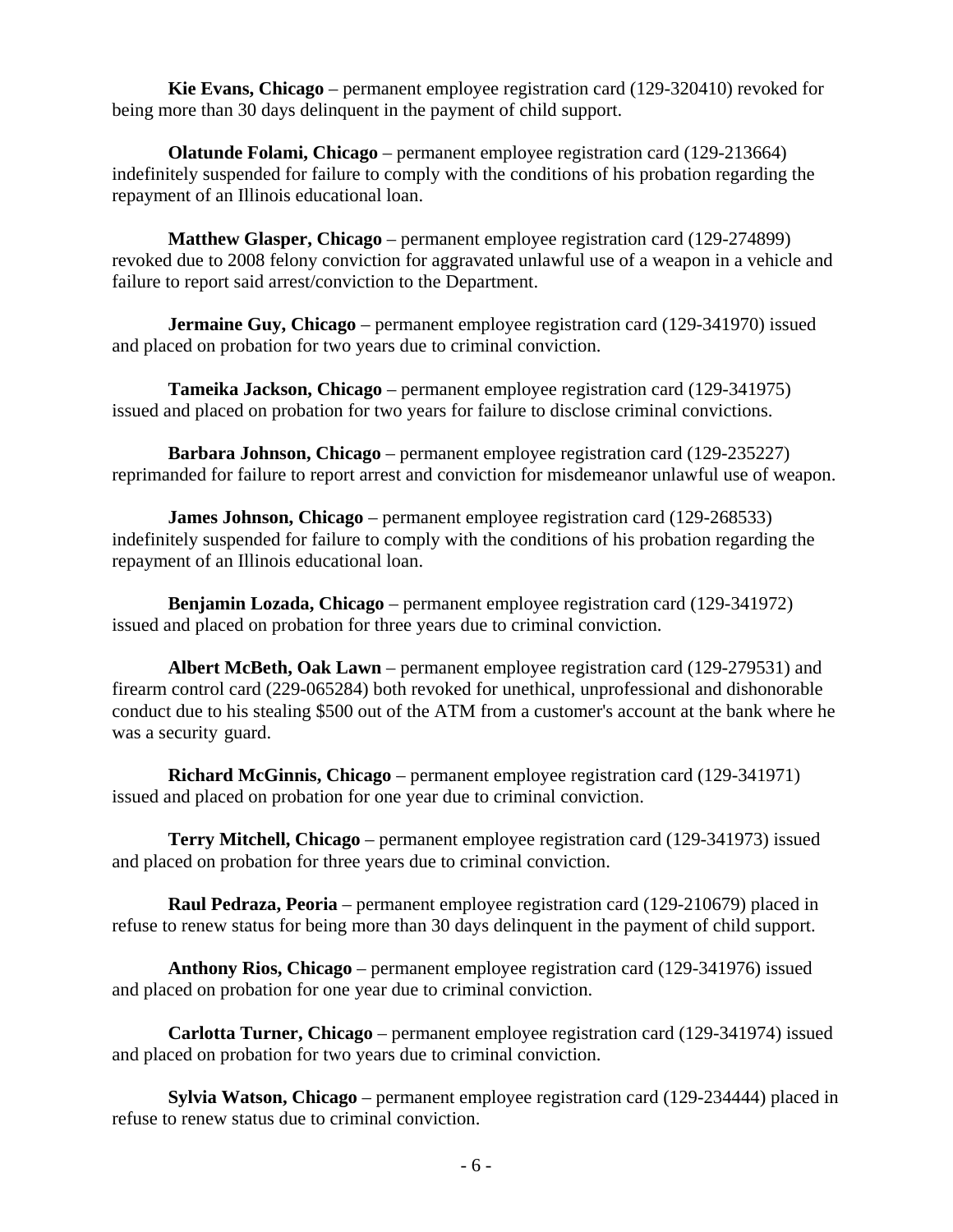#### **FUNERAL DIRECTORS & EMBALMERS**

**Kara Condon, Harvard** – funeral director and embalmer intern license (033-011647) placed in refuse to renew status after defaulted on an Illinois educational loan.

**David Pimm, Chicago** – funeral director and embalmer license (034-015042) placed in refuse to renew status after defaulted on an Illinois educational loan.

#### **HOME INSPECTOR**

**Mel Boldt, Palatine** – home inspector license (450-002015) placed in refuse to renew status for failure to exercise reasonable diligence in developing or communicating a home inspection report, operating an unlicensed entity, and failure to respond to a written request from the Department.

**Anthony Capriati, Chicago** – home inspector license (450-001350) placed in refuse to renew status for failure to disclose a felony conviction on his application for licensure.

**John Griffin, Crystal Lake** – home inspector license (450-003496) placed in refuse to renew status for producing a substandard home inspection report and for producing the report on an expired license.

#### **MASSAGE THERAPY**

**Kevin Kempworth, Highland** – massage therapist license (227-009635) placed in refuse to renew status for being more than 30 days delinquent in the payment of child support.

**Myeong Lim, Arlington Heights** – massage therapist license (227-004353) placed on probation for two years after plead guilty to a criminal misdemeanor battery charge directly related to the practice of massage therapy.

**William Riley, Scottsdale, AZ** – massage therapist license (227-002862) placed in refuse to renew status for being more than 30 days delinquent in the payment of child support.

**Shanna Abear, Gurnee** – (unlicensed) ordered to cease and desist the unlicensed practice as a massage therapist and assessed a \$500 civil penalty.

**Rosa Montoya, Chicago** – (unlicensed) ordered to cease and desist the unlicensed practice as a massage therapist and assessed a \$500 civil penalty.

**Xingkui Qui, Chicago** – (unlicensed) ordered to cease and desist the unlicensed practice as a massage therapist and assessed a \$1,000 civil penalty.

**Ying Weaver, Charleston** – (unlicensed) ordered to cease and desist the unlicensed practice as a massage therapist and assessed a \$1,000 civil penalty.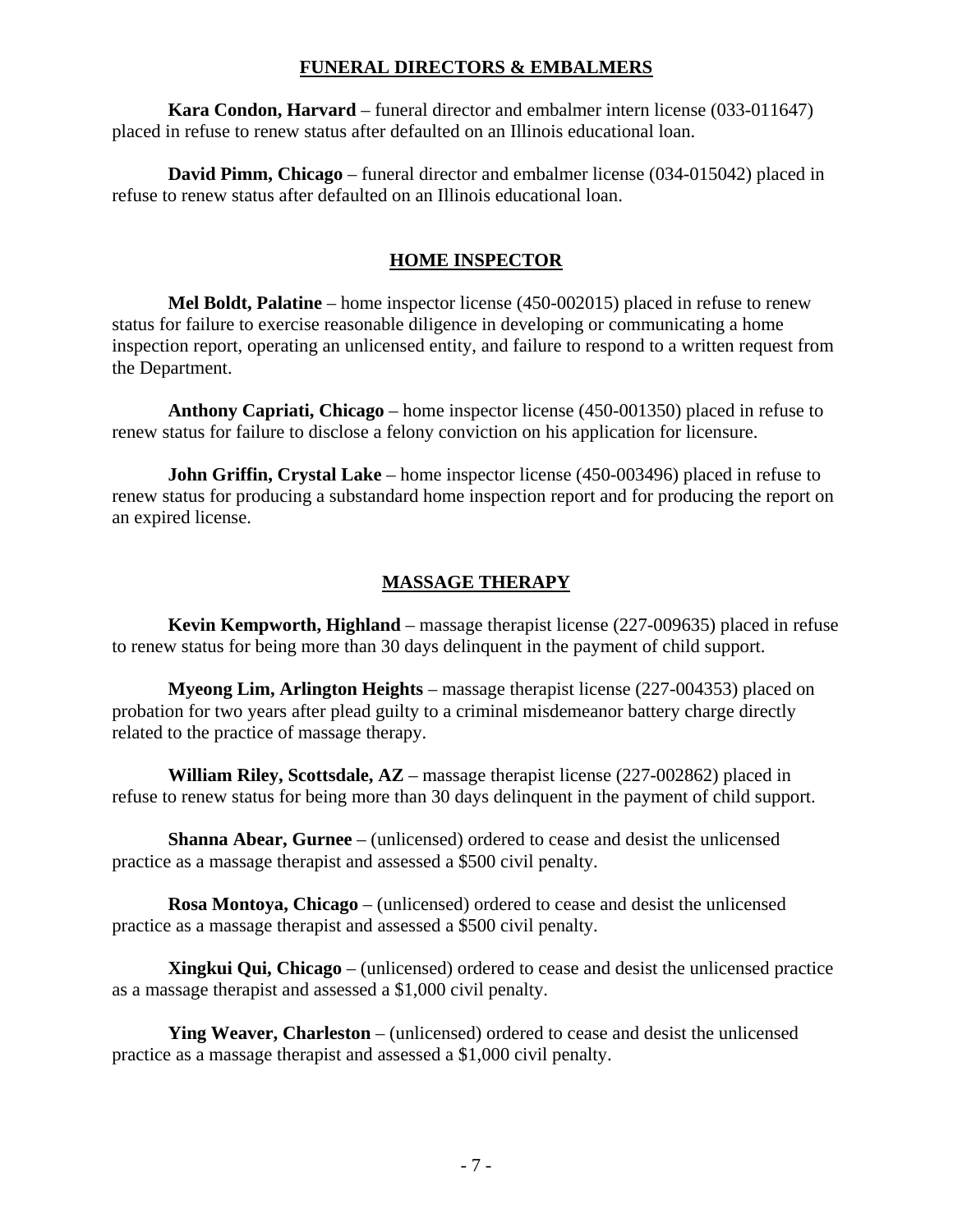#### **MEDICAL**

**James Cooper, APO New York** – physician and surgeon license (036-054312) placed in refuse to renew status after being disciplined by the state of Maine.

**Claxton Crowder, Milton, DE** – physician and surgeon license (036-072764) placed in refuse to renew status after being disciplined by the state of New Jersey.

**W. Robert Elghammer, Danvill**e – physician and surgeon license (036-028934) placed on indefinite probation for a minimum of three years for failure to maintain required office records related to office-keeping and dispensing of controlled substances in his private practice.

**Vittorio Guerriero, Chicago** – physician and surgeon license (036-058757) placed on probation for two years and fined \$1,000 for prescribing controlled substances to a patient of his practice without proper documentation to support his treatment.

**Anil Gupta, Columbia** – physician and surgeon license (036-086275) placed on probation for 12 months and fined \$1,000 for failure to follow requirements regarding proper dispensing of controlled substances out of his private physician practice.

**John Myers, Marion** – physician and surgeon license (036-079921) placed in refuse to renew status after being disciplined by the state of Indiana.

**Joseph Olinger, Gurnee** – physician and surgeon license (036-100473) placed on indefinite probation for a minimum of one year and fined \$500 for issuance of prescriptions for controlled substances to patients of his practice without proper documentation to support the treatment.

**Susan Sturm, Lakewood Ranch, FL** – physician and surgeon license (036-083381) placed in refuse to renew status after being disciplined by the state of Florida.

**Michael Wilson, Springfield** – physician and surgeon license (036-064014) placed on indefinite probation for a minimum of two years for the issuance of several prescriptions for controlled substances to family members without proper documentation and evaluation.

**Michael Pagnoni, Lombard** – chiropractor license (038-008860) indefinitely suspended for failure to comply with the conditions of his probation regarding the repayment of an Illinois educational loan.

**Dan Williams, Dixon** – physician assistant license (085-000874) reprimanded and fined \$500 after he settled a lawsuit alleging that he failed to admit patient with pancreatitis.

**Prabhjot Uppal, Park Ridge** – temporary medical permit (125-049896) placed in refuse to renew status due to a criminal conviction for a 2010 felony conviction.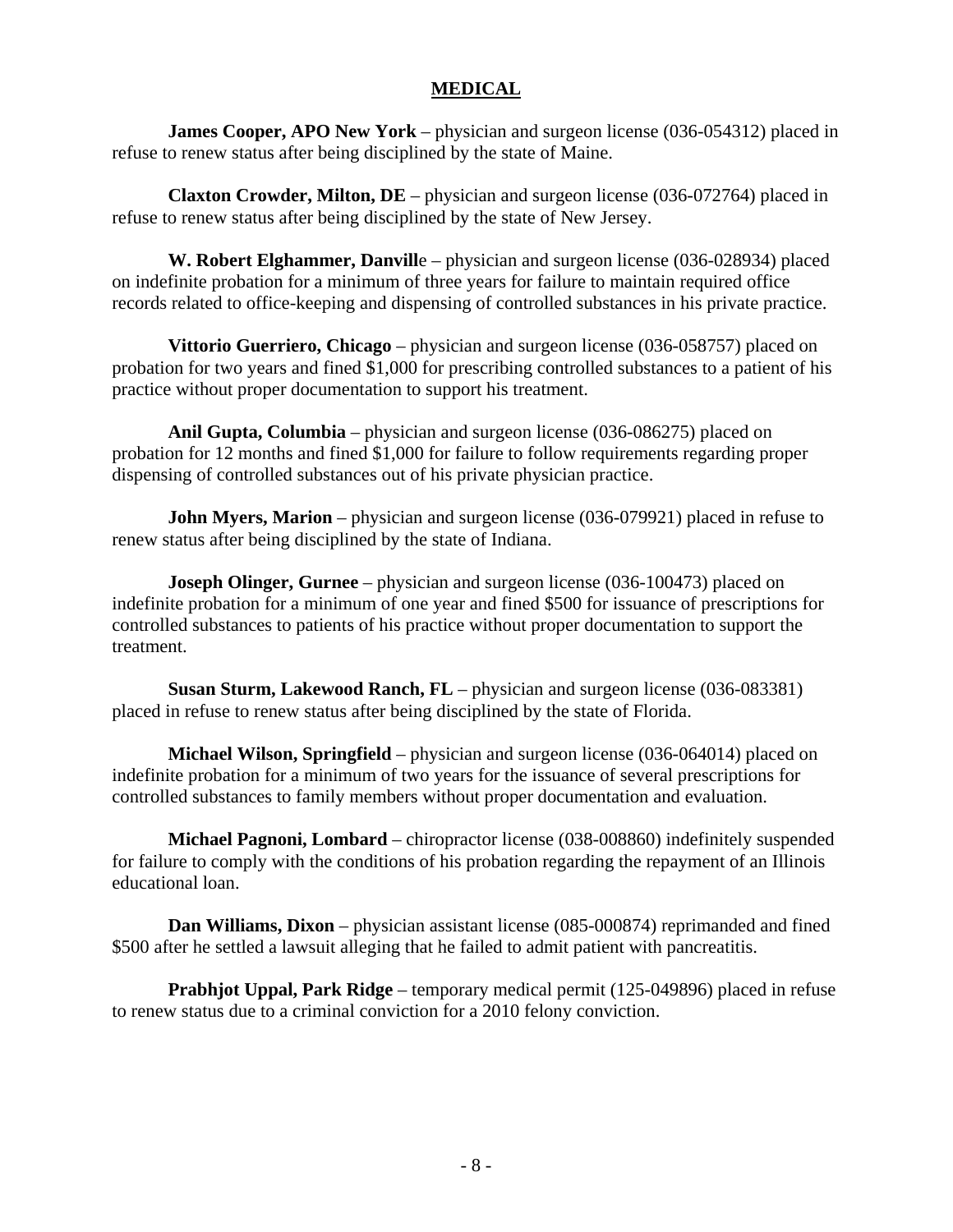#### **NURSING**

**Donna Austin, Marion** – registered nurse license (041-296832) restored to indefinite probation with work restrictions for a minimum of two years effective upon payment of fees and filing of forms.

**Donald Baker, Greenview** – registered nurse license (041-206817) reprimanded for verbally abusing a patient.

**Antoinette Batson, Herrin** – registered nurse license (041-270790) suspended for 30 days for failure to follow hospital policy and procedure when she was responsible for the care of a patient who committed suicide while under a suicide watch.

**Laurie Deal, Mapleton** – registered nurse license (041-354783) indefinitely suspended for failure to comply with the conditions of her probation regarding the repayment of an Illinois educational loan.

**Katya Devore, Sorento** – registered nurse license (041-358691) indefinitely suspended for diversion of controlled substances from a facility in the state.

**Julie Galyean, Galesburg** – registered nurse license (041-305475) reprimanded and fined \$1,000 for working while her license was in not-renewed status.

**Sherri Huppenbauer, Galesburg** – registered nurse license (041-309502) automatically and indefinitely suspended for a minimum of 12 months for having violated the terms of a Care, Counseling and Treatment Agreement when she submitted a screen that was positive for Fentanyl and submitted a diluted screen.

**Lori Maxedon, Henry** – registered nurse license (041-271930) placed on probation with work restrictions for one year for failure to adequately supervise employees.

**Andrew Moore, Chicago** – registered nurse license (041-314212) automatically and indefinitely suspended for a minimum of 12 months for having violated the terms of a Care, Counseling and Treatment Agreement when he tested positive for hydromorphone.

**Haydee Pacia, North Hollywood, CA** – registered nurse license (041-195755) placed in refuse to renew status for failure to notify the Department that her registered nurse license was revoked by the state of California for nine felony convictions for health care fraud and the unlawful structuring of financial transactions.

**Helen Poynter, Sussex, WI** – registered nurse license (041-358081) restored to indefinite probation for a minimum of one year effective upon payment of fees, filing of forms and completion of continuing education, if required.

**Sonja Rhodes, Armstrong** – registered nurse license (041-304686) placed on indefinite suspension for a minimum of 18 months effective retroactive to December 22, 2009 for having engaged in unusual pattern of refill requests for controlled substances prior to date her license was suspended in another case.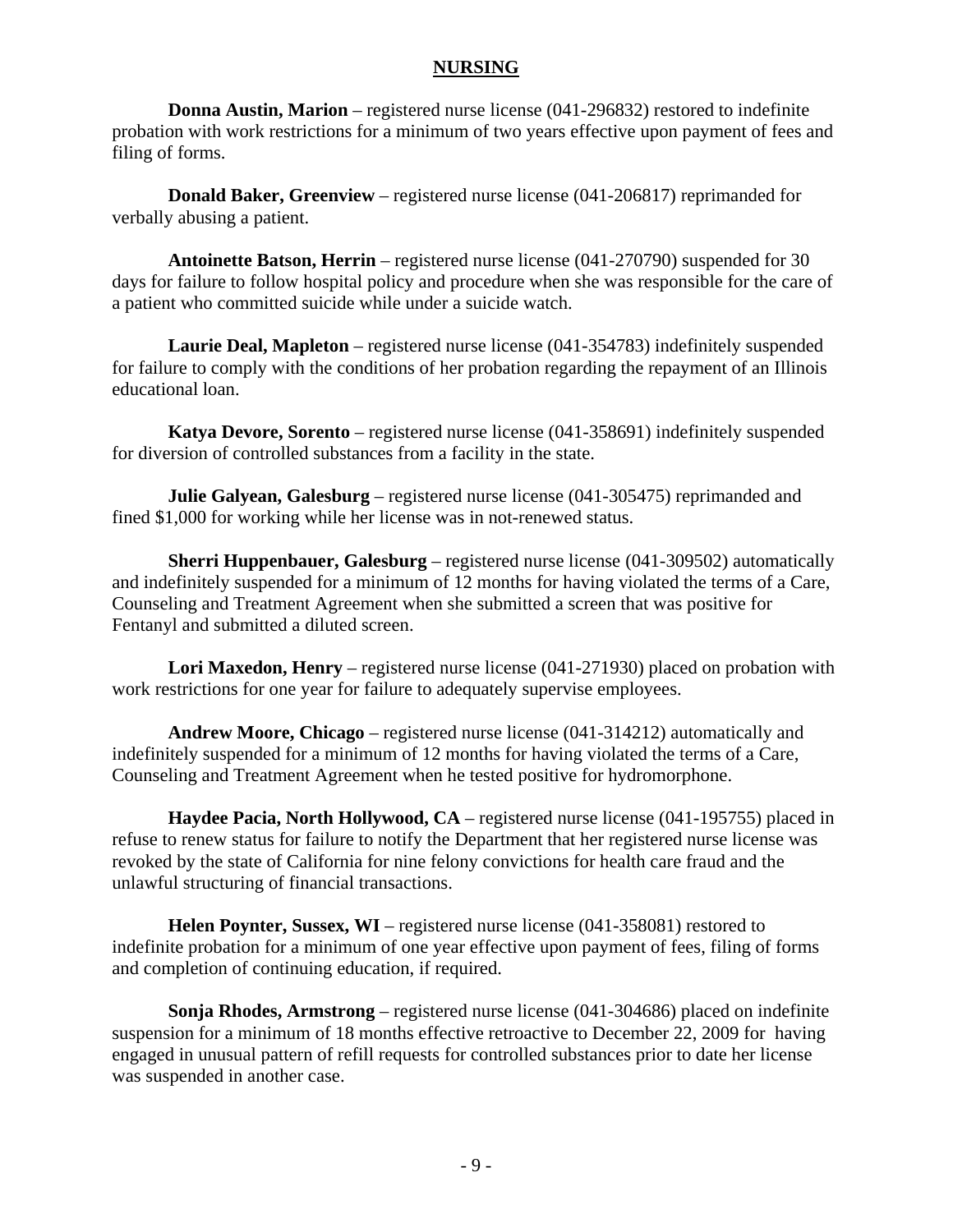**Lisa Stark, Normal** – registered nurse license (041-3693445) placed on indefinite probation with work restrictions for a minimum of three years for failure to comply with facility policies regarding ordering and disposal of narcotics.

**Cassandra Truckenbrod, Mendota** – registered nurse license (041-116734) reprimanded for failure to properly dispense medicine to a resident.

**Karen Vercellino, Decatur** – registered nurse license (041-263882) reprimanded and fined \$1,000 for testing positive after ingesting Hydrocodone prescribed for a family member without having a valid prescription of her own.

**Kevin White, Chicago** – registered nurse license (041-325455) restored to indefinite probation with work restrictions for a minimum of three years effective upon payment of fees and filing of forms.

**Caryn Wiersma, Idaho Falls, ID** – registered nurse license (041-231720) placed in refuse to renew status after being disciplined by the state of Idaho.

**Joan Wright, Centralia** – registered nurse license (041-286827) indefinitely suspended for the diversion of controlled substances from a facility in the state; tested positive for Meperidine, Normeperidine and Oxymorphone in second screen after having tampered with first screen.

Lisa Allen, Bicknell, IN – licensed practical nurse license (043-081032) placed in refuse to renew status for the diversion of controlled substances.

**Roxie Branch, Hopkins Park** – licensed practical nurse license (043-104291) placed on indefinite probation after defaulted on an Illinois educational loan and has now entered into a repayment agreement.

**Kelly Cerar, Athens** – licensed practical nurse license (043-100185) placed on indefinite probation after defaulted on an Illinois educational loan and has now entered into a repayment agreement.

**David Davis, Danville** – licensed practical nurse license (043-075814) placed in refuse to renew status for being more than 30 days delinquent in the payment of child support.

**Kimberly Dodson, Centrali**a – licensed practical nurse license (043-072897) placed on indefinite probation after defaulted on an Illinois educational loan and has now entered into a repayment agreement.

**Andrew Easton, Marion** – licensed practical nurse license (043-082899) placed in refuse to renew status for being more than 30 days delinquent in the payment of child support.

**Ricky Falls, Lewisburg, TN** – licensed practical nurse license (043-070334) placed in refuse to renew status for being more than 30 days delinquent in the payment of child support.

**Kenneth Ford, Kewanee** – licensed practical nurse license (043-058034) indefinitely suspended for a minimum of one year due to unprofessional conduct and practicing beyond the scope of his license.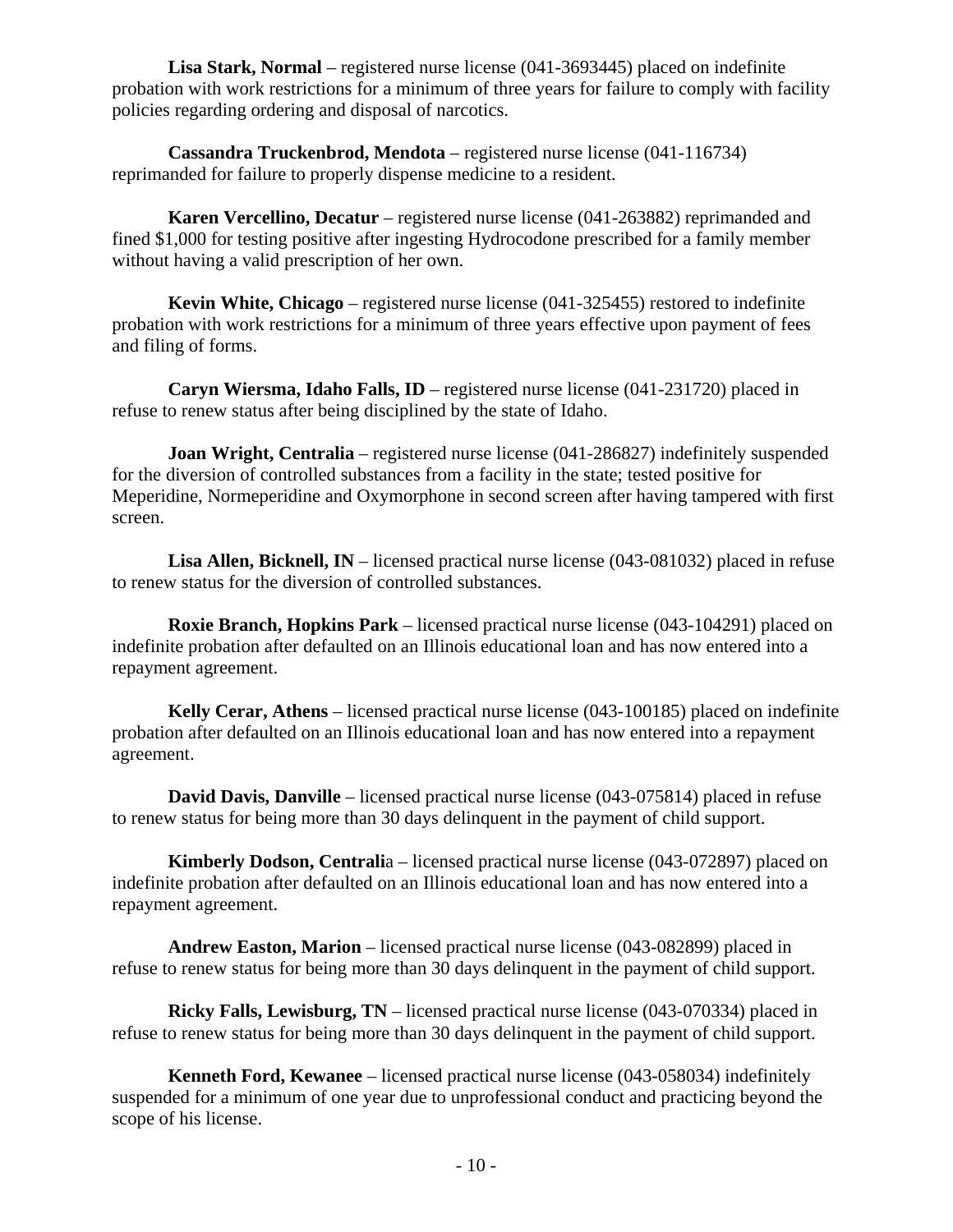**Bobbie Fuller, Peoria** – licensed practical nurse license (043-106642) placed on indefinite probation after defaulted on an Illinois educational loan and has now entered into a repayment agreement.

**Rayfette Gaines, Chicago** – licensed practical nurse license (043-062653) placed in refuse to renew status after being terminated from a facility for having failed to provide standard of care to a resident, having filed a false report related to the care of a resident, failed to cooperate with the Department and failed to report termination to the Department.

**Theophiles Harris, Springfield** – licensed practical nurse license (043-089663) placed in refuse to renew status for being more than 30 days delinquent in the payment of child support.

**Lori Hazelip, Shipman** – licensed practical nurse license (043-083141) placed on indefinite probation after defaulted on an Illinois educational loan and has now entered into a repayment agreement.

**Antoine Jackson, Park Forest** – licensed practical nurse license (043-089098) placed in refuse to renew status for being more than 30 days delinquent in the payment of child support.

**Derrill Mack, Country Club Hills** – licensed practical nurse license (043-070078) placed in refuse to renew status for being more than 30 days delinquent in the payment of child support.

**Wanda McAbee, Chicago** – licensed practical nurse license (043-075038) placed in refuse to renew status for being more than 30 days delinquent in the payment of child support.

**Ronald McCloud, East St. Louis** – licensed practical nurse license (043-087136) placed in refuse to renew status for being more than 30 days delinquent in the payment of child support.

**Tammy Phillips, Normal** – licensed practical nurse license (043-087460) placed on indefinite probation after defaulted on an Illinois educational loan and has now entered into a repayment agreement.

**Jennifer Phillips, Patoka** – licensed practical nurse license (043-100813) placed on indefinite probation after defaulted on an Illinois educational loan and has now entered into a repayment agreement.

**Diana Riherd, Rockford** – licensed practical nurse license (043-080482) placed in refuse to renew status for being more than 30 days delinquent in the payment of child support.

**Darren Schmitt, Rockford** – licensed practical nurse license (043-088758) reprimanded for using inappropriate language when speaking with residents and when speaking about residents to other staff members.

**Lisa Tucker, Chicago** – licensed practical nurse license (043-053922) placed in refuse to renew status for being more than 30 days delinquent in the payment of child support.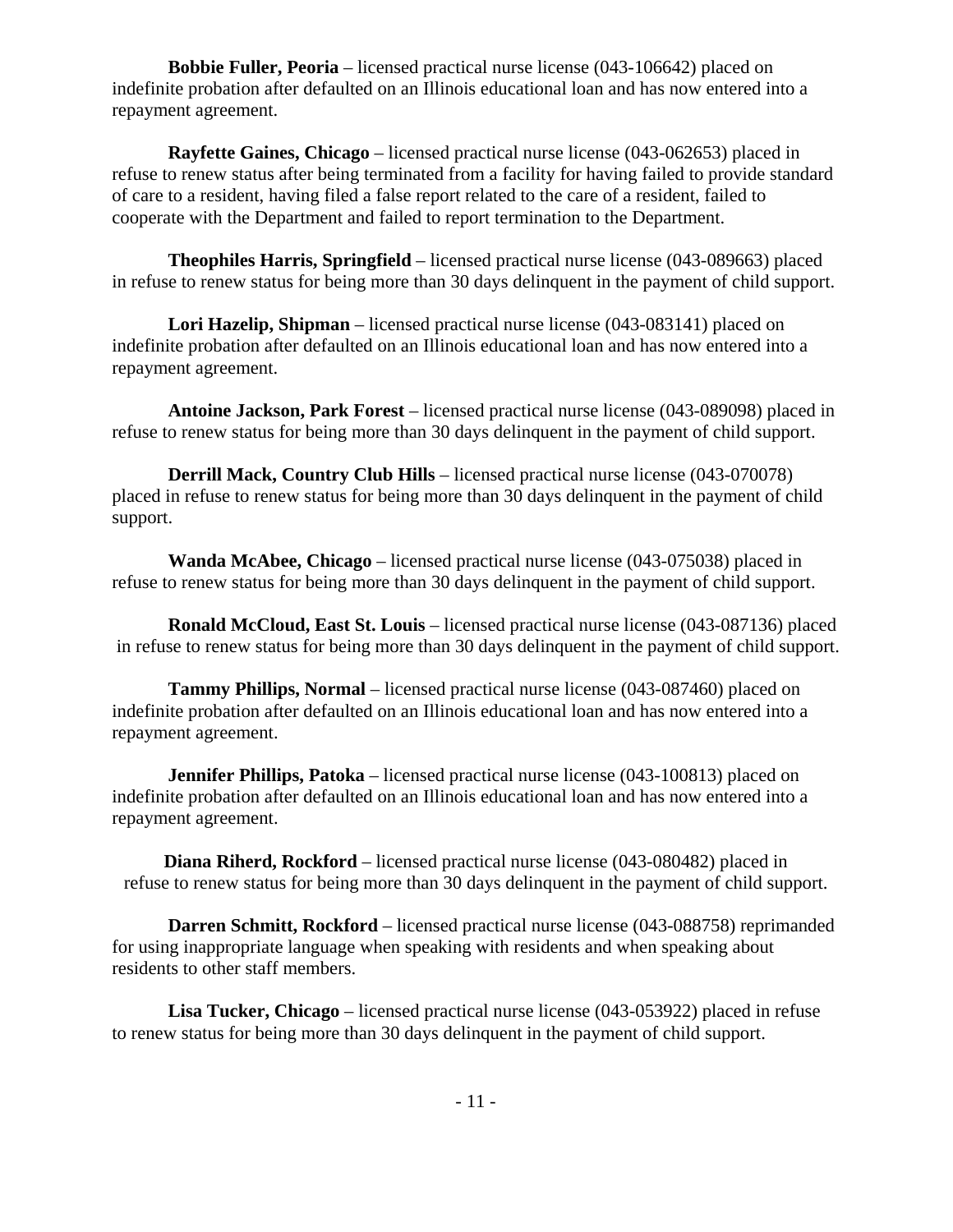**Lynn Turnbull, Pittsfield** – licensed practical nurse license (043-078880) reprimanded for having been placed on supervision in a criminal proceeding for obtaining a controlled substance prescription refill without a physician's authorization.

**Shannon Turner, Springfield** – licensed practical nurse license (043-083849) indefinitely suspended and fined \$500 for diverting controlled substances and for criminal convictions.

**Daoud Williams, Chicago** – licensed practical nurse license (043-089199) placed in refuse to renew status for being more than 30 days delinquent in the payment of child support.

**Ronda Williams, Chatham** – licensed practical nurse license (043-100941) placed on indefinite probation after defaulted on an Illinois educational loan and has now entered into a repayment agreement effective upon payment of fees and filing of forms.

**Teresa Williford, Eldorado** – licensed practical nurse license (043-088258) placed in refuse to renew status for being more than 30 days delinquent in the payment of child support.

#### **NURSING HOME ADMINISTRATOR**

**Lesley White, McHenry** – nursing home administrator license (044-010040) reprimanded for failure to report an allegation of abuse to the Illinois Department of Public Health within the required 24 hours.

#### **OPTOMETRY**

**NYC Hair & Beauty, Chicago** – (unlicensed) ordered to cease and desist the unlicensed practice of optometry by selling contact lenses to its customers and assessed a civil penalty of \$1,500.

#### **PHARMACY**

The following individuals' pharmacy technician licenses were placed in refuse to renew status after defaulting on an Illinois Education Loan:

| .049-158220 |
|-------------|
| .049-147877 |
| .049-179966 |
| .049-103436 |
| .049-139940 |
| .049-145609 |
| .049-139599 |
| .049-164892 |
| 049-095344  |
| .049-164388 |
| .049-172021 |
| .049-178722 |
| .049-064920 |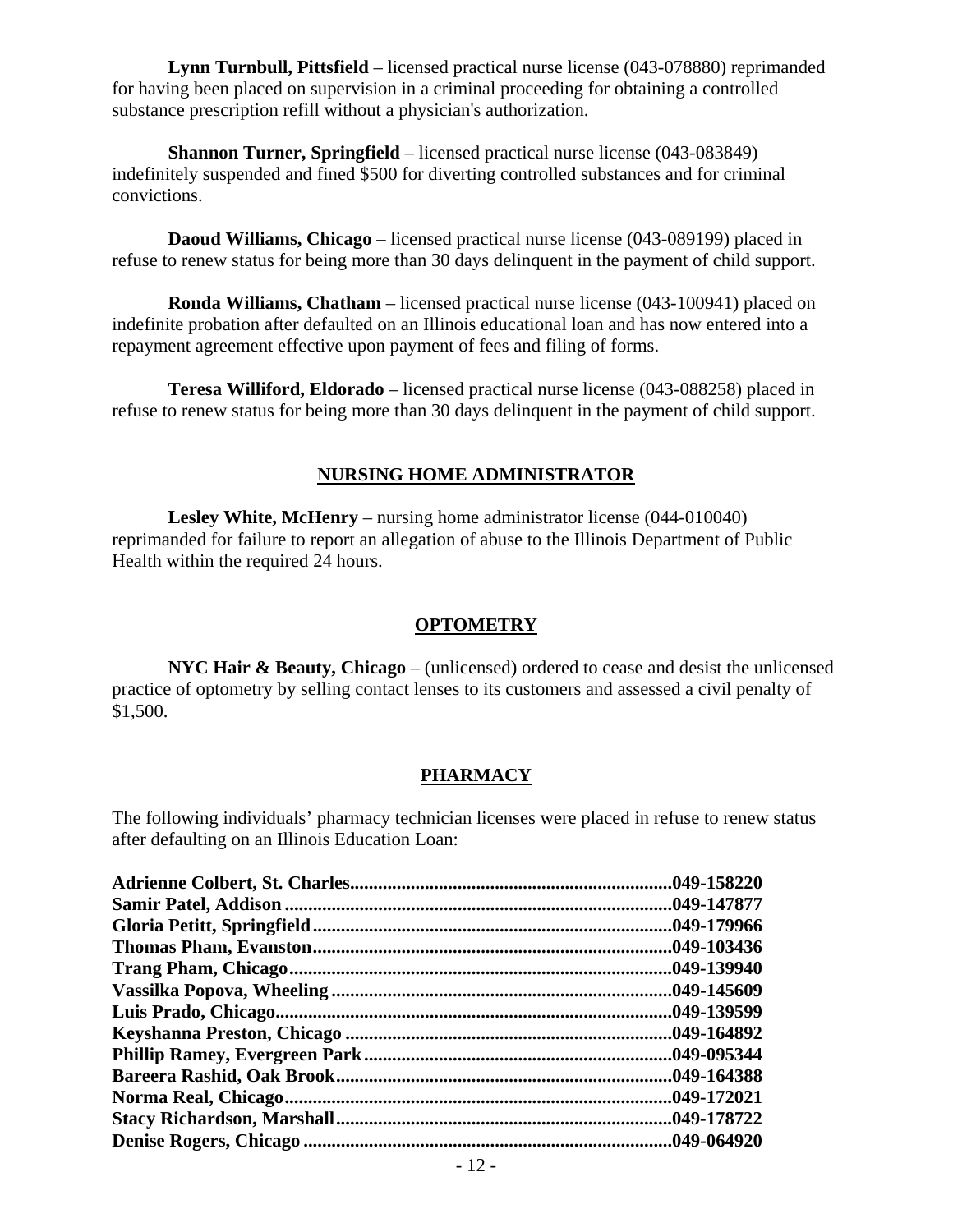| .049-166435 |
|-------------|
| .049-113477 |
| .049-129179 |
| .049-158141 |
| .049-138638 |
| .049-141291 |
| .049-080817 |
| .049-173854 |
| .049-181993 |
| .049-165004 |
| .049-152948 |
| .049-121824 |
| .049-122944 |
| .049-112267 |
| .049-093164 |
| .049-167725 |
| .049-172950 |

 **Anthony Addrulewicz, Chicago** – pharmacy technician license (049-163907) revoked after admitted to an office of the Chicago Policy Department that he had diverted controlled substances from his former pharmacy employer, and controlled substances were found in his vehicle.

**Dana Alexander, Fillmore** – pharmacy technician license (049-202805) issued and placed on probation for six months due to a criminal conviction.

**Michelle Clausen-Zunic, Niles** – pharmacy technician license (049-164549) placed on indefinite probation after defaulted on an Illinois educational loan and has now entered into a repayment agreement.

 **Rebecca Dulay, Buffalo Grove** – pharmacy technician license (049-196652) placed on indefinite probation after defaulted on an Illinois educational loan and has now entered into a repayment agreement.

**Timothey Easterling, Hazel Crest** – pharmacy technician license (049-174629) placed in refuse to renew status as a result of him altering his Pharmacy Technician license in an attempt to gain employment as a Licensed Practical Nurse.

**Cassandra Kimble, Cary** – pharmacy technician license (049-183594) placed on indefinite probation after defaulted on an Illinois educational loan and has now entered into a repayment agreement.

**Kimberly Mackert, Westmont** – pharmacy technician license (049-168590) placed on indefinite probation after defaulted on an Illinois educational loan and has now entered into a repayment agreement.

**Kimberly Rodgers, Decatur** – pharmacy technician license (049-103873) revoked after she admitted in writing to diverting controlled substances from her then-pharmacy employer for self use over a period of approximately 20 months.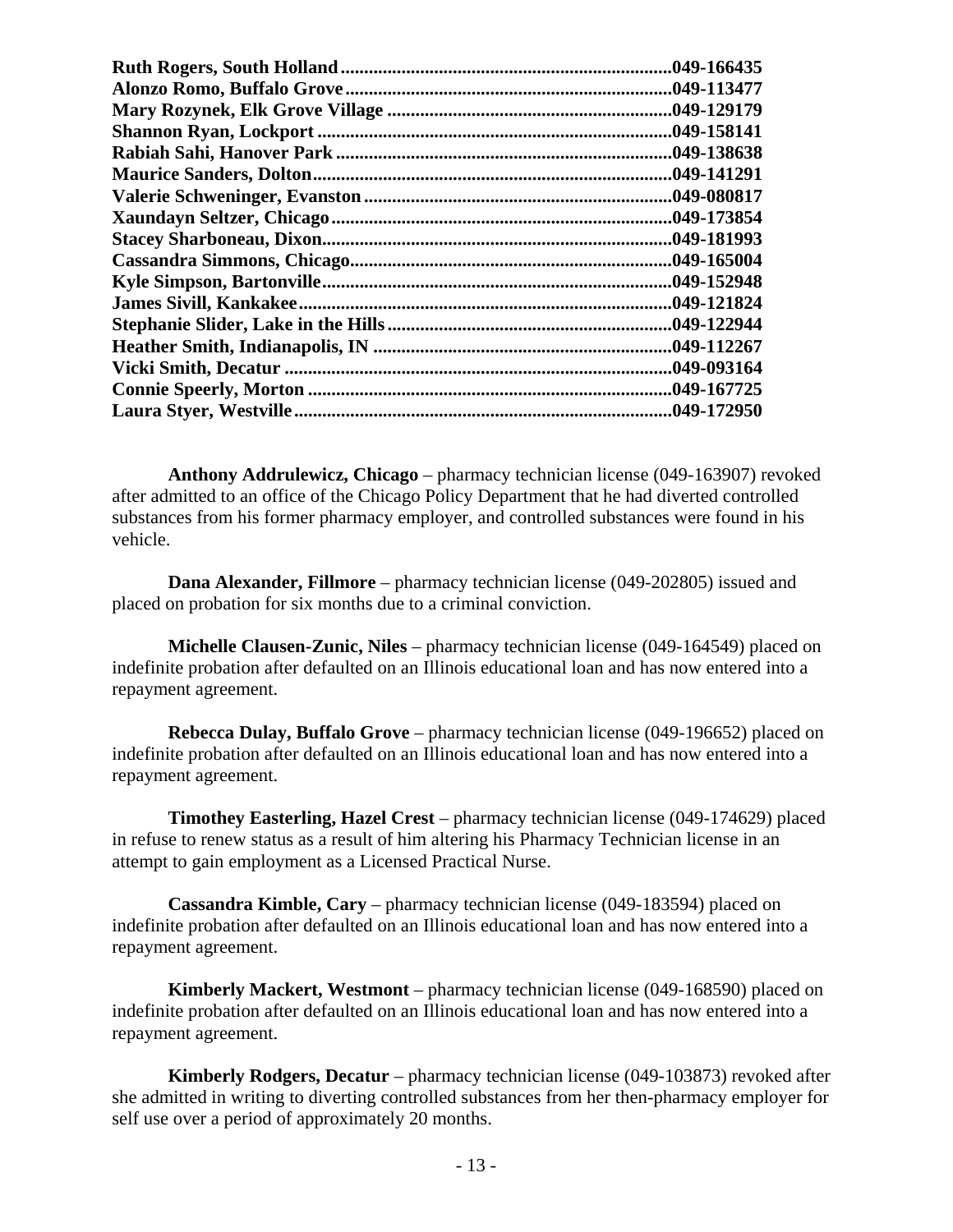**Kayla Thompson, Aurora** – pharmacy technician license (049-174075) placed on indefinite probation after defaulted on an Illinois educational loan and has now entered into a repayment agreement.

**Zach Wright, Melrose Park** – pharmacy technician license (049-195479) indefinitely suspended for having stolen controlled substances from his employer.

**Stanley Martka, St. Louis, MO** – pharmacist license (051-031071) placed in refuse to renew status after being disciplined by another jurisdiction.

**Regenia Phillips, Albuquerque, NM** – pharmacist license (051-029795) placed in refuse to renew status after being disciplined by another jurisdiction.

**Belmont Pharmacy Inc., Chicago and Michael Markiewicz, Chicago** – pharmacy license (054-014878) and controlled substance license (320-007764) placed on probation for four years and pharmacy fined \$10,000; pharmacist license (051-288159) reprimanded after an October, 2007 Department inspection revealed several violations of the IL Pharmacy Practice Act including, but not limited, to the dispensing of Schedule II controlled substances on six occasions pursuant to prescriptions written by physicians who were located outside of the US and who did not possess valid US DEA registration numbers.

**Juli Anderson, Little York** – (unlicensed) ordered to cease and desist the unlicensed practice as a pharmacy technician and assessed a \$1,000 civil penalty.

#### **PHYSICAL THERAPY**

**Bernard Yaun, Rockford** – physical therapist license (070-010859) reprimanded due to unprofessional conduct related to a positive drug screen test.

#### **PROFESSIONAL/CLINICAL COUNSELORS**

**Pamela Williams, Chicago** – clinical professional counselor license (180-003551) placed on indefinite probation after defaulted on an Illinois educational loan and has now entered into a repayment agreement.

#### **REAL ESTATE**

**Angela Ford, Chicago and TAG Properties, Inc., Chicago** – real estate broker license (475-111694) and real estate broker corporation license (478-011714) placed in refuse to renew status due to their commingling of funds and failure to surrender leases, rent rolls and other property pursuant to a property management contract.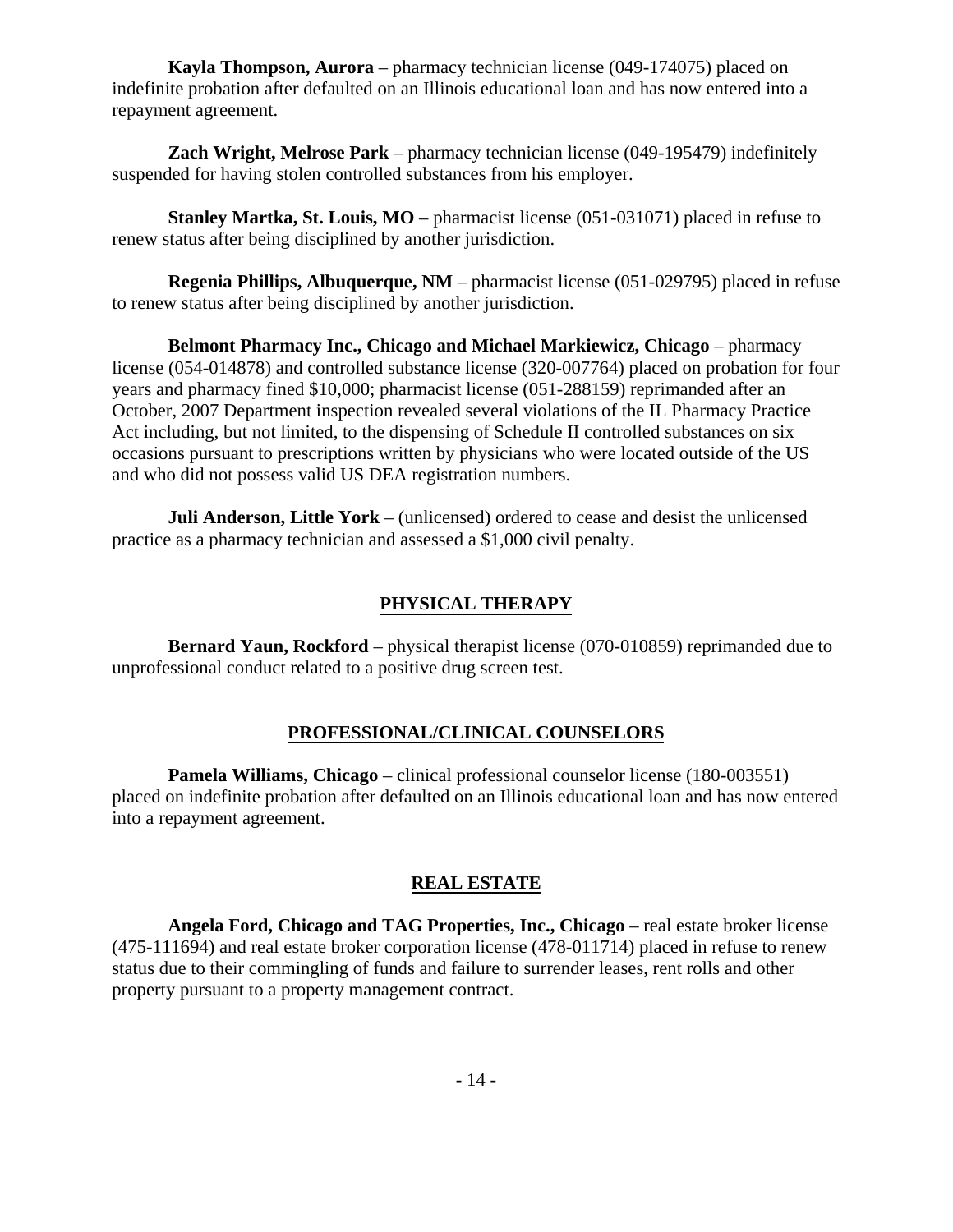**Samad Moragheb, Chicago** – real estate broker license (475-114115) revoked and fined \$10,000 due to his conversion of rental payments and security deposits for personal benefit.

**Denise Davenport, Chicago** – real estate salesperson license (476-406706) indefinitely suspended for a minimum of three years for acting as a dual agent in a transaction in which she was an owner of the subject property.

**Paul Freitag, Orland Park** – real estate salesperson license (476-401610) indefinitely suspended for a minimum of three years and fined \$25,000 for engaging in deceptive advertising, commingling funds, failing to return earnest money, and failing to respond to the Department's request for information.

**James O'Neal, Bloomington** – real estate salesperson license (476-374695) fined \$800 and must complete deficient continuing education requirements for failing to complete his continuing education requirements.

**Delone Kidd, Homer Glen** – certified general real estate appraiser license (553-001749) reprimanded and fined \$1,000 for failure to respond to requests for information from the Department and for failure to exercise reasonable diligence in communicating an appraisal report.

**Edmond Hafeez, Bolingbrook** – certified residential real estate appraiser license (556- 002154) fined \$500 due to his submitting an appraisal report replete with errors.

**Marius Herman, Beecher** – certified residential real estate appraiser license (556-003305) revoked and fined \$2,500 for submitting an appraisal report replete with errors.

**Monika Szewerniak, Des Plaines** – certified residential real estate appraiser license (556-003699) revoked and fined \$5,000 for communicating an appraisal report with numerous errors and omissions and for failing to respond to requests for information from the Department.

 **Lori Walton, South Holland** – certified residential real estate appraiser license (556-003211) fined \$500 with coursework conditions for producing a substandard appraisal.

**Henry Wieczorek, Chicago** – certified residential real estate appraiser license (556-003819) revoked and fined \$2,500 after being disciplined by the state of Arizona.

**Randy Boettcher, Poplar Grove** – associate real estate trainee appraiser license (557-005331) placed in refuse to renew status for submitting an appraisal report that did not disclose his significant contribution to the report.

**Raz Haq, South Barrington and IK Corporation, South Barrington** – (both unlicensed) ordered to cease and desist the unlicensed practice of real estate brokerage, sales or leasing.

**Bryan Weeks, Chicago** – (unlicensed) assessed a \$25,000 civil penalty for acting as a real estate broker without being licensed under the Real Estate Licensing Act.